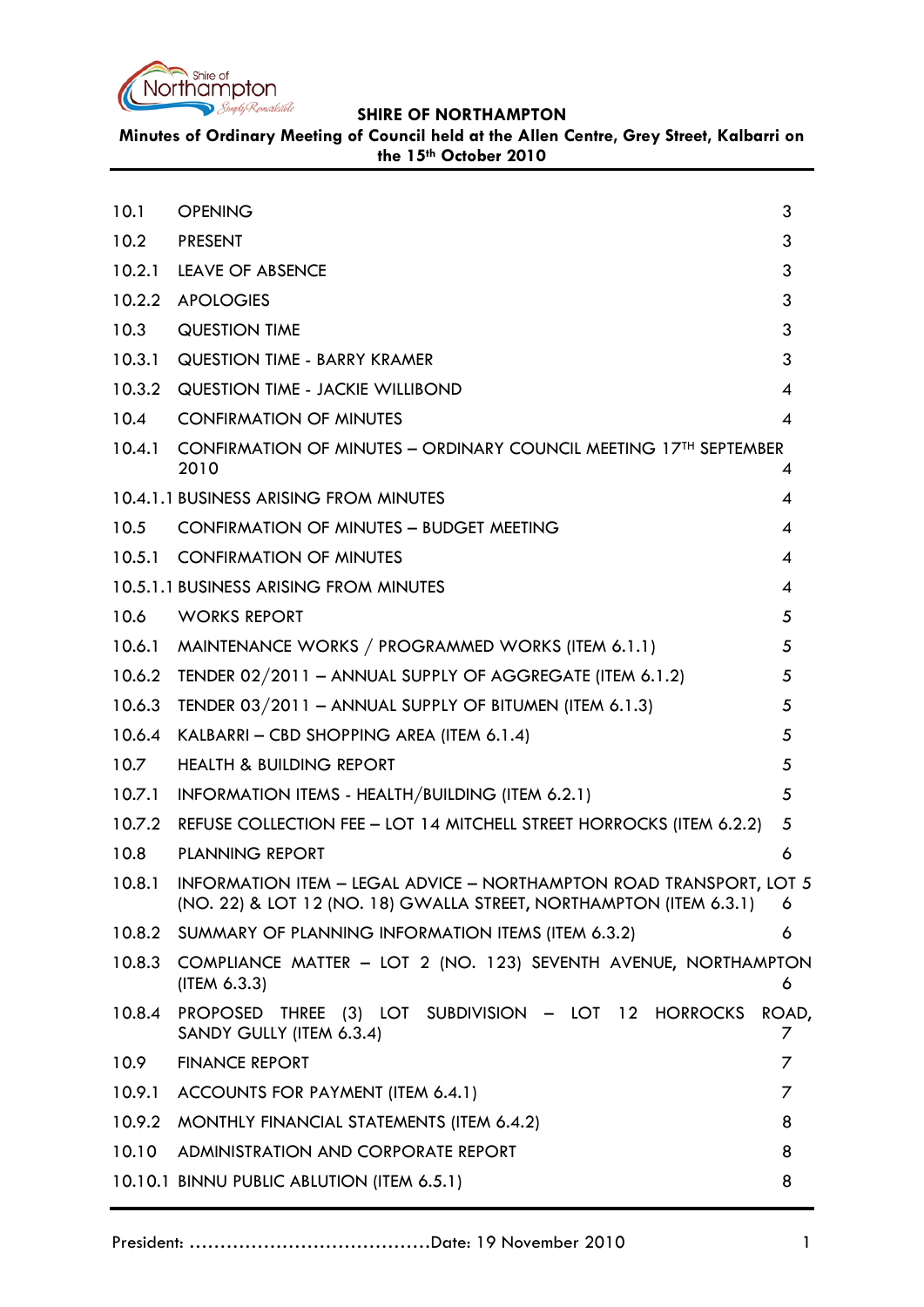

**Minutes of Ordinary Meeting of Council held at the Allen Centre, Grey Street, Kalbarri on the 15th October 2010**

|          | 10.10.2 RESIDENCE - KALBARRI BASED DOCTOR (ITEM 6.5.2)                       | 8   |
|----------|------------------------------------------------------------------------------|-----|
|          | 10.10.3 STRUCTURAL REFORM - REDUCTION IN ELECTED MEMBER NUMBERS (ITEM 6.5.3) | 8   |
|          | 10.10.4 LYNTON HISTORIC SITE (ITEM 6.5.4)                                    | 9   |
|          | 10.10.5 ROAD TRAIN AND LONG VEHICLE USE - OGILVIE SCHOOL ROAD (ITEM 6.5.5) 9 |     |
|          | 10.10.6 NORTHAMPTON COMMUNITY CENTRE UPGRADE - GYMNASIUM (ITEM 6.5.6)        | - 9 |
|          | 10.10.7 LOCAL GOVERNMENT REFORM (ITEM 6.5.7)                                 | 10  |
|          | 10.10.8 KALBARRI OVAL FENCE (ITEM 6.5.8)                                     | 11  |
|          | 10.10.9 CSRFF GRANT APPLICATIONS (ITEM 6.5.9)                                | 11  |
| 10.10.10 | LOT 21 ROBINSON STREET RESIDENTIAL SUBDIVISION (ITEM 6.5.10)                 | 12  |
| 10.10.11 | PELICAN FEEDING AREA - SHADE SAIL (ITEM 6.5.10)                              | 13  |
| 10.11    | <b>PRESIDENTS REPORT</b>                                                     | 13  |
| 10.12    | <b>DEPUTY PRESIDENTS REPORT</b>                                              | 13  |
| 10.13    | <b>COUNCILLORS REPORT</b>                                                    | 13  |
|          | 10.13.1 CR G LEGGETT                                                         | 13  |
|          | 10.13.2 CR T CARSON                                                          | 13  |
|          | 10.13.3 CR J BOOTH                                                           | 14  |
|          | 10.13.4 CR P GLIDDON                                                         | 14  |
|          | 10.13.5 CR O SIMKIN                                                          | 14  |
|          | 10.13.6 CR S PENN                                                            | 14  |
|          | 10.13.7 CR B CRIPPS                                                          | 14  |
| 10.14    | <b>INFORMATION BULLETIN</b>                                                  | 14  |
| 10.15    | <b>NEW ITEMS OF BUSINESS</b>                                                 | 15  |
| 10.16    | NEXT MEETING OF COUNCIL                                                      | 15  |
| 10.17    | <b>CLOSURE</b>                                                               | 15  |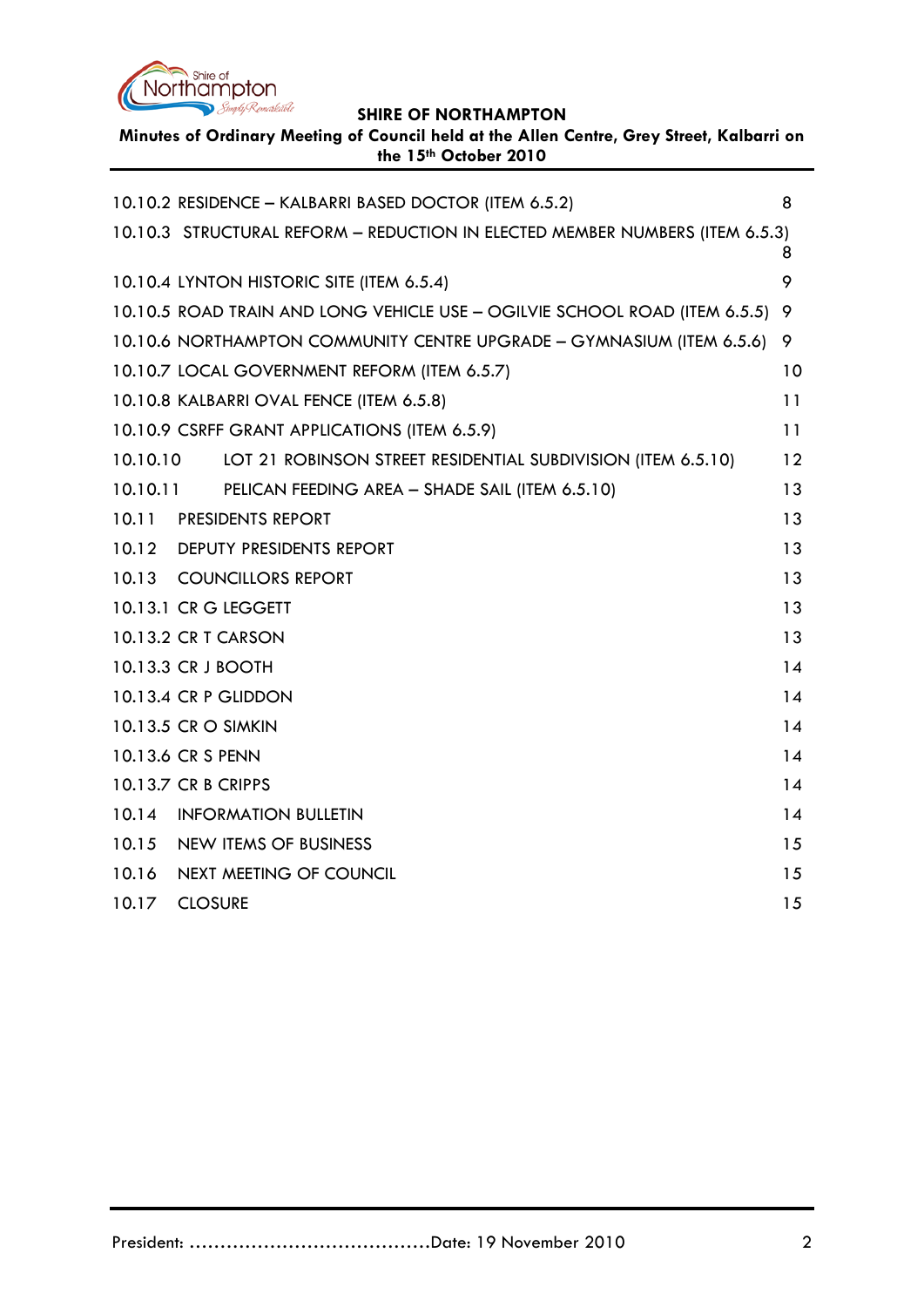

**Minutes of Ordinary Meeting of Council held at the Allen Centre, Grey Street, Kalbarri on the 15th October 2010**

## **10.1 OPENING**

The President thanked all members present for their attendance, welcomed all Councillors and declared the meeting open at 1.00pm.

#### <span id="page-2-0"></span>**10.2 PRESENT**

| Cr G Wilson                                               | President                               | Northampton Ward |
|-----------------------------------------------------------|-----------------------------------------|------------------|
| Cr L Parker                                               | Deputy President                        | Kalbarri Ward    |
| Cr O Simkin                                               |                                         | Northampton Ward |
| Cr T Carson                                               |                                         | Northampton Ward |
| Cr G Leggett                                              |                                         | Northampton Ward |
| Cr B Cripps                                               |                                         | Northampton Ward |
| Cr S Penn                                                 |                                         | Kalbarri Ward    |
| Cr J Booth                                                |                                         | Kalbarri Ward    |
| Cr P Gliddon                                              |                                         | Kalbarri Ward    |
| Mr Garry Keeffe                                           | <b>Chief Executive Officer</b>          |                  |
| <b>Mr Jamie Criddle</b><br>Deputy Chief Executive Officer |                                         |                  |
| Mr Neil Broadhurst                                        | Manager of Works and Technical Services |                  |
| <b>Mrs Hayley Williams</b>                                | <b>Principal Planner</b>                |                  |

#### <span id="page-2-1"></span>**10.2.1 LEAVE OF ABSENCE**

Nil.

## <span id="page-2-2"></span>**10.2.2 APOLOGIES**

Cr S Stock-Standen Northampton Ward

#### <span id="page-2-3"></span>**10.3 QUESTION TIME**

There were members of the public present with the following questions put to Council.

| 10.3.1 | BARRY KRAMER 1.04PM – 1.07PM |
|--------|------------------------------|
|--------|------------------------------|

Q1. What has Council done in relation to the leaking diesel tank and two empty underground fuel tanks at the defunct Red Bluff Caravan Park?

In answer to the question the Chief Executive Officer responded that as stated on previous occasions, the matter was in the hands of the Department of Minerals and Energy as the appropriated Government Department to deal with such matters.

Q2. When did septic waste stop being dumped at the Kalbarri tip site?

In answer to the question the Chief Executive Officer responded that it would have been around the time that the deep sewer was connected but a more accurate time frame could be ascertained via the Water Corporation.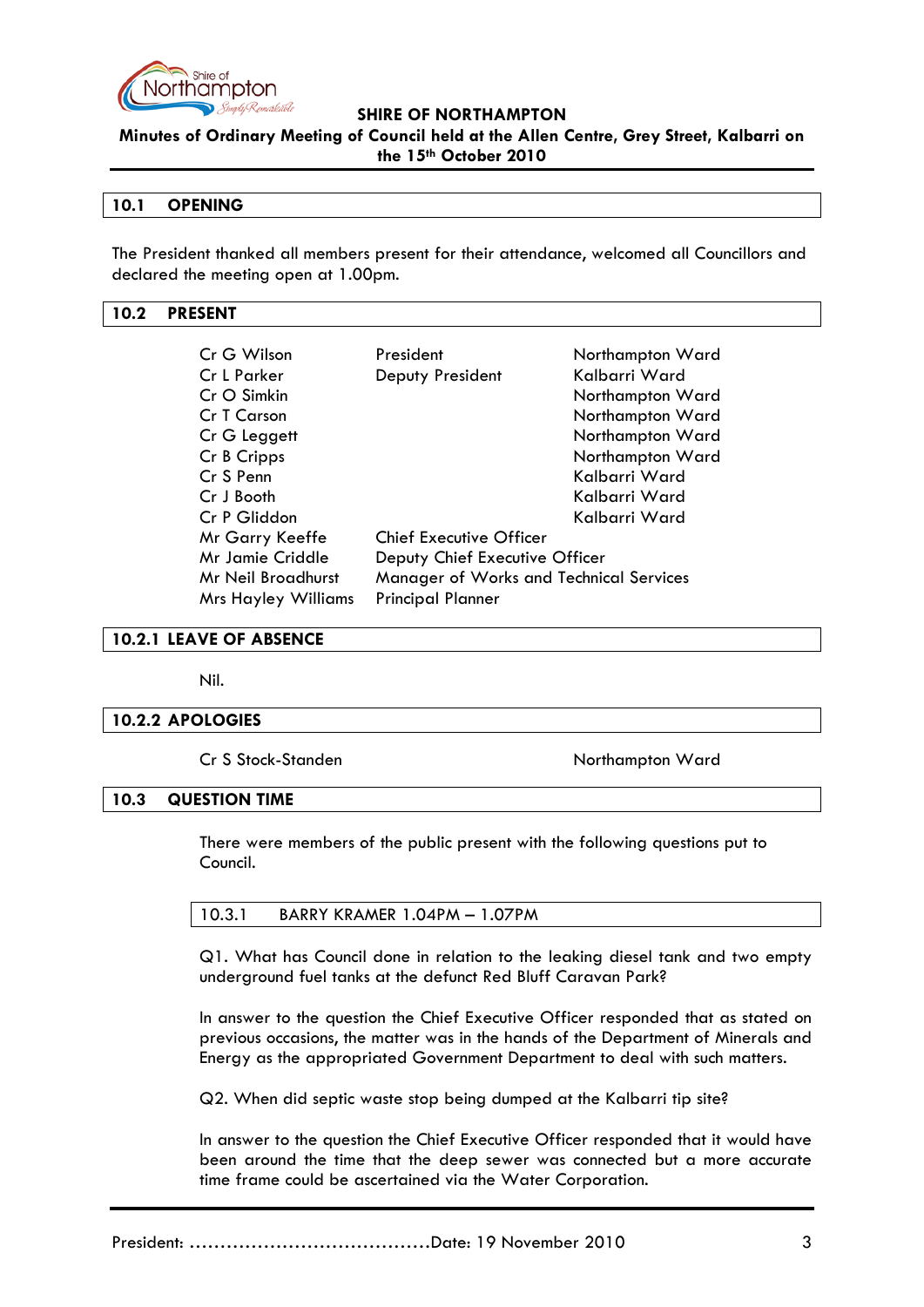

# **Minutes of Ordinary Meeting of Council held at the Allen Centre, Grey Street, Kalbarri on the 15th October 2010**

#### 10.3.2 JACKIE WILLIBOND, – 1.07PM – 1.10PM

Q1. What is the Shire view on the treated wastewater management options for Kalbarri?

In answer to the question the President responded that as Council had only just viewed a presentation from the Water Corporation on the issue today, that no opinion would be discussed until the Water Corp had themselves agreed to a position as to which was their preferred option of wastewater management for the Kalbarri townsite. The President advised that the same presentation would be delivered to the public over the coming weeks and that community members were encouraged to attend and raise their concerns directly to the Water Corporation.

#### <span id="page-3-1"></span><span id="page-3-0"></span>**10.4 CONFIRMATION OF MINUTES**

10.4.1 CONFIRMATION OF MINUTES - ORDINARY COUNCIL MEETING 17th SEPTEMBER 2010.

Moved Cr GLIDDON, seconded Cr LEGGETT

That the minutes of the Ordinary Meeting of Council held on the 17<sup>th</sup> September 2010 be confirmed as a true and correct record.

CARRIED 9/0

<span id="page-3-2"></span>10.4.1.1 BUSINESS ARISING FROM MINUTES

Nil.

#### **10.5 CONFIRMATION OF MINUTES**

10.5.1 CONFIRMATION OF MINUTES – SPECIAL MEETING OF COUNCIL HELD ON THURSDAY 30<sup>th</sup> SEPTEMBER 2010.

Moved Cr SIMKIN, seconded Cr CRIPPS

That the minutes of the Special Meeting of Council held on the 30<sup>th</sup> September 2010 be confirmed as a true and correct record.

CARRIED 9/0

10.5.1.1 BUSINESS ARISING FROM MINUTES

Nil.

## **10.6 WORKS REPORT**

President: …………………………………Date: 19 November 2010 4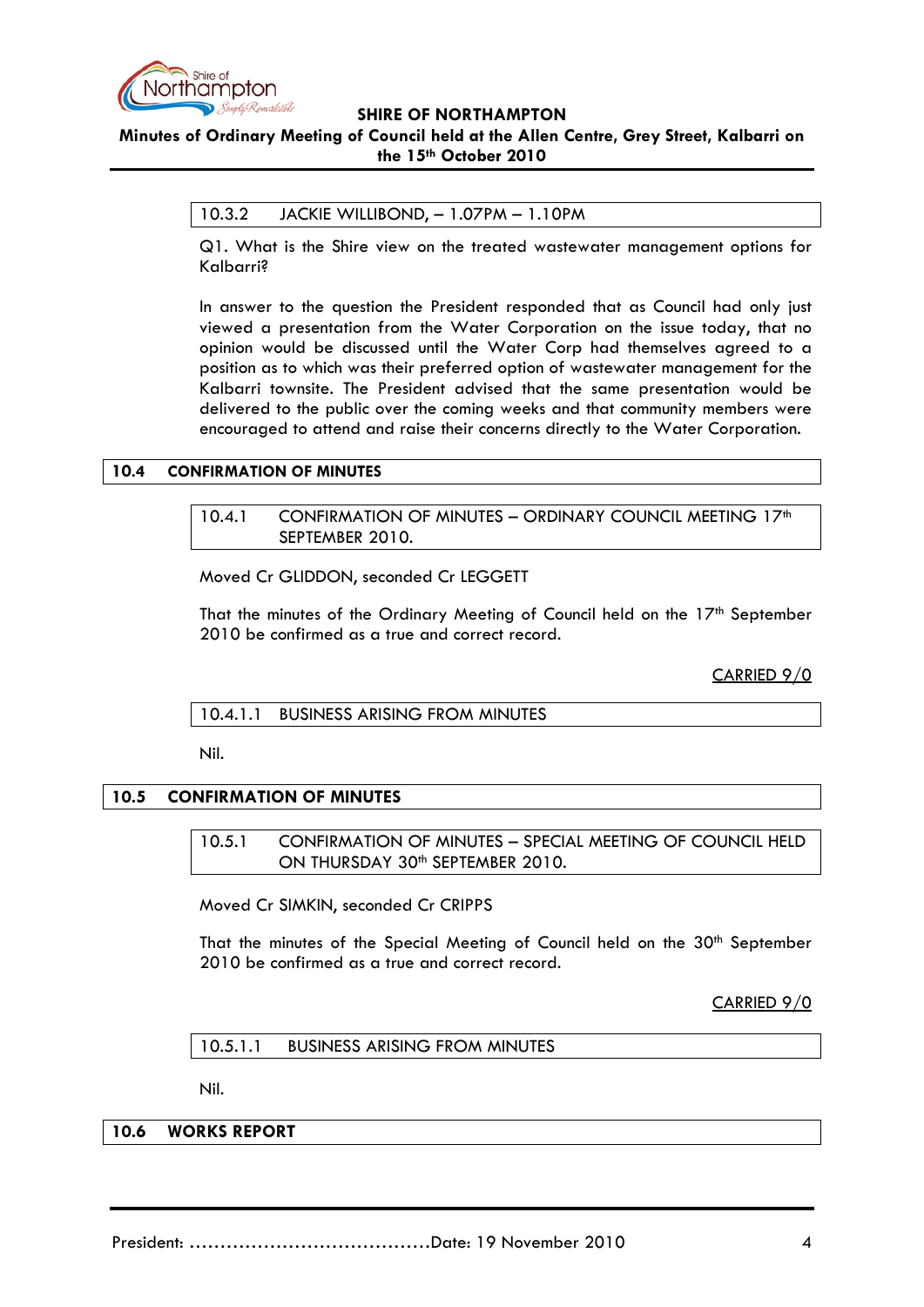

# **Minutes of Ordinary Meeting of Council held at the Allen Centre, Grey Street, Kalbarri on the 15th October 2010**

## 10.6.1 MAINTENANCE WORKS/PROGRAMMED WORKS (ITEM 6.1.1)

Noted.

10.6.2 TENDER 02/2011 – ANNUAL SUPPLY OF AGGREGATE (ITEM 6.1.2)

Moved Cr BOOTH, seconded Cr CARSON

That the tender submitted by Holcim for the annual supply of road aggregate be accepted.

## CARRIED 9/0

## 10.6.3 TENDER 03/2011 – ANNUAL SUPPLY OF BITUMEN (ITEM 6.1.3)

Moved Cr GLIDDON, seconded Cr BOOTH

That the tender submitted by Boral Asphalt Pty Ltd for the annual supply of road bitumen be accepted.

CARRIED 9/0

10.6.4 KALBARRI – CBD SHOPPING AREA (ITEM 6.1.3)

Moved Cr PENN, seconded CR GLIDDON

That Council list the works for consideration within the 2011/2012 budget.

CARRIED 9/0

Mr Neil Broadhurst, Manager of Works and Technical Services left the meeting at 1.24pm.

#### **10.7 HEALTH & BUILDING REPORT**

10.7.1 INFORMATION ITEMS – HEALTH AND BUILDING (ITEM 6.2.1)

Noted.

10.7.2 REFUSE COLLECTION FEE – LOT 14 MITCHELL STREET HORROCKS BEACH (ITEM 6.2.2)

Moved Cr PARKER, seconded Cr SIMKIN

That Council advise Mrs. NA Burrell that, pursuant to regulation 3 (1) of the Health (Section 112 (2) Prohibition) Regulations, while Council is providing a refuse collection service to residents, the refuse collection fees will apply.

CARRIED 9/0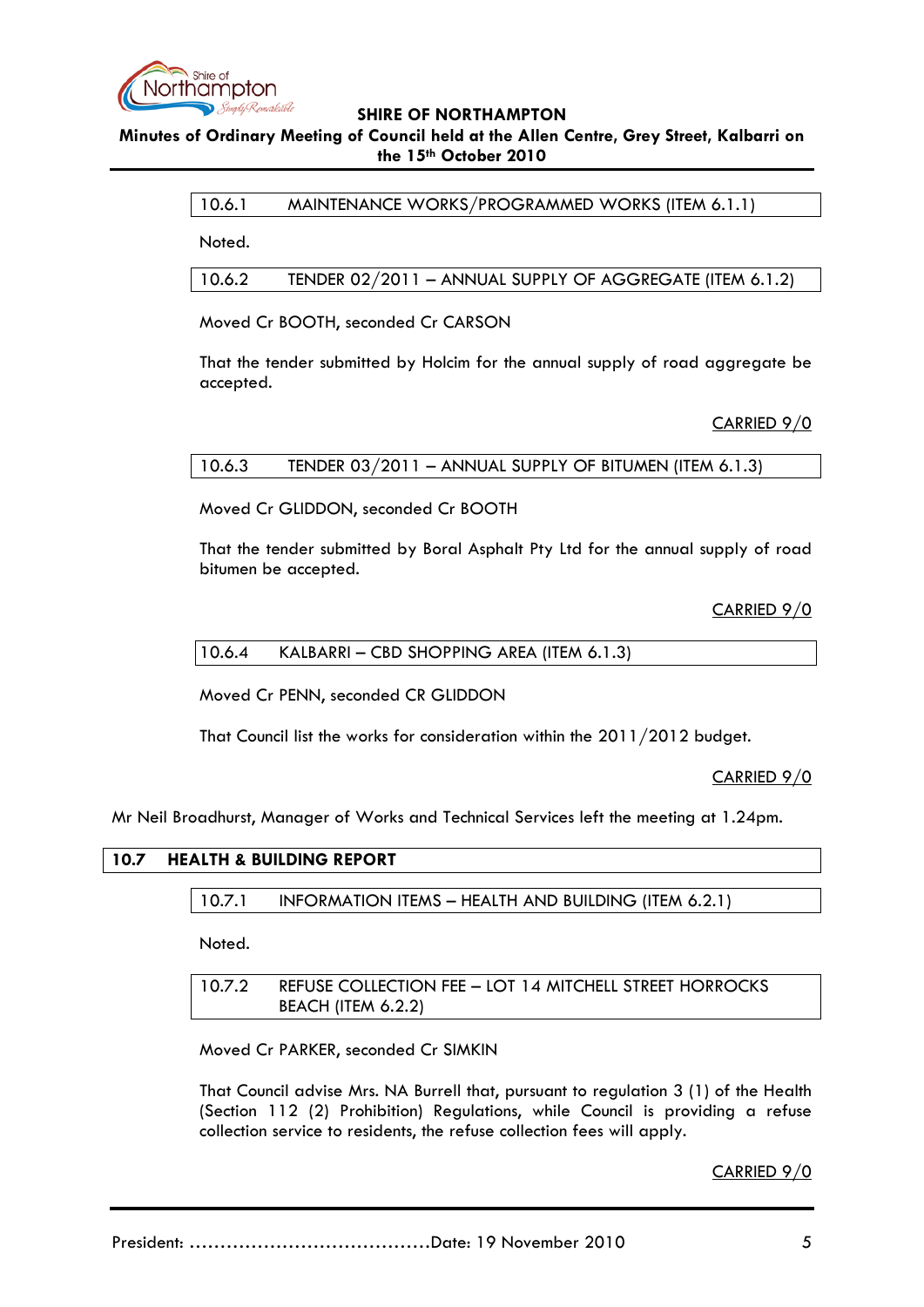

**Minutes of Ordinary Meeting of Council held at the Allen Centre, Grey Street, Kalbarri on the 15th October 2010**

# **10.8 TOWN PLANNING REPORT**

Moved Cr GLIDDON, seconded Cr PENN

That due to item 6.3.1 involving a legal opinion that Council proceeds "incamera".

CARRIED 9/0

Council proceeded "in-camera" at 1.25pm.

Moved Cr SIMKIN, seconded Cr CRIPPS

That Council no longer proceeds "in-camera".

CARRIED 9/0

Council ceased proceeding "in- camera" at 1.41pm.

10.8.1 INFORMATION ITEM – LEGAL ADVICE – NORTHAMPTON ROAD TRANSPORT, LOT 5 (NO. 22) & LOT 12 (NO. 18) GWALLA STREET, NORTHAMPTON (ITEM 6.3.1)

Moved Cr CARSON, seconded Cr SIMKIN

That Council support the continued operations of Northampton Road Transport, subject to no change or increase in the use as a transport company, on Lots 5 and 12 Gwalla Street, as the transport business has operated on these lots for over 30 years and also due to there being no other alternative industrial site for relocating such businesses within the townsite of Northampton.

CARRIED 9/0

10.8.2 SUMMARY OF PLANNING INFORMATION ITEMS (ITEM 6.3.2)

Noted.

10.8.3 COMPLIANCE MATTER – LOT 2 (NO. 123) SEVENTH AVENUE, NORTHAMPTON (ITEM 6.3.3)

Moved Cr CRIPPS, seconded Cr BOOTH

That Council instruct management staff liaise with McLeod's Barristers and Solicitors in order to seek advice in terms of the most appropriate legislation to issue a notice under for Mr Vulhop to cease permanent occupancy of a caravan on Lot 2 (No. 123) Seventh Avenue, Northampton.

CARRIED 9/0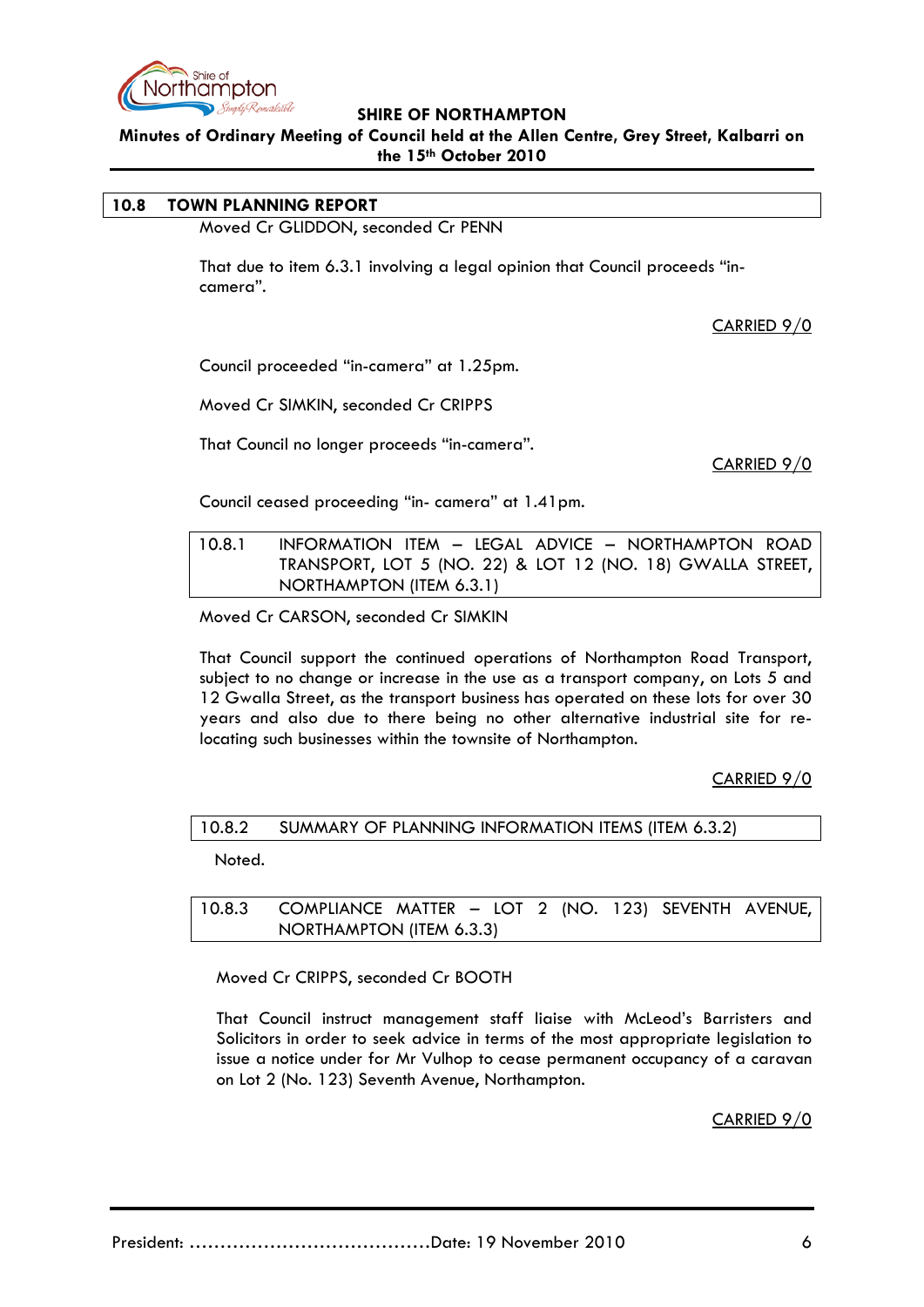

# **Minutes of Ordinary Meeting of Council held at the Allen Centre, Grey Street, Kalbarri on the 15th October 2010**

10.8.4 PROPOSED THREE (3) LOT SUBDIVISION – LOT 12 HORROCKS ROAD, SANDY GULLY (ITEM 6.3.4)

Moved Cr BOOTH, seconded Cr PENN

That Council:

- 1. Advise the Western Australian Planning Commission that it does not support the application to subdivide Lot 12 Horrocks Road, Sandy Gully (WAPC Ref: 142858), in its current configuration, for the following reasons:
- (a) The proposed subdivision does not accord with the *Shire of Northampton Local Planning Strategy (2009)* and its preferred settlement strategy;
- (b) The proposed subdivision does not accord with the *Shire of Northampton Local Planning Strategy (2009)* as it will create land parcels that will not be able to facilitate the ongoing productive rural use of land;
- 2. Advise the Western Australian Planning Commission that it would consider a two (2) lot subdivision, where proposed Lots 1 & 2 are created and proposed Lot 3 is amalgamated into an adjoining landholding on the basis that Horrocks Road is considered to be a significant physical division.

#### Advice Notes:

i) Proposed Lot 3, of 6,000m2, will not be able to accommodate appropriate setbacks to the future development of a single dwelling as *Town Planning Scheme No. 6 – Northampton* requires that a minimum setback of 100m be provided where development abuts a definable bank of a watercourse (refer to Attached aerial plan).

CARRIED 9/0

Mrs Hayley Williams, Principal Planner left the meeting at 1.58pm.

## **10.9 FINANCE REPORT**

#### 10.9.1 ACCOUNTS FOR PAYMENT (ITEM 6.4.1)

Moved Cr PENN, seconded Cr CRIPPS

That Municipal Fund Cheques 18516 to 18561 inclusive, totalling \$233,057.43; Municipal EFT payments numbered EFT8083 to EFT8170 inclusive totalling \$615,728.24, and Trust Fund Cheques 1784 - 1788 totalling \$800.00, be passed for payment and the items therein be declared authorised expenditure.

CARRIED BY AN ABSOLUTE MAJORITY 9/0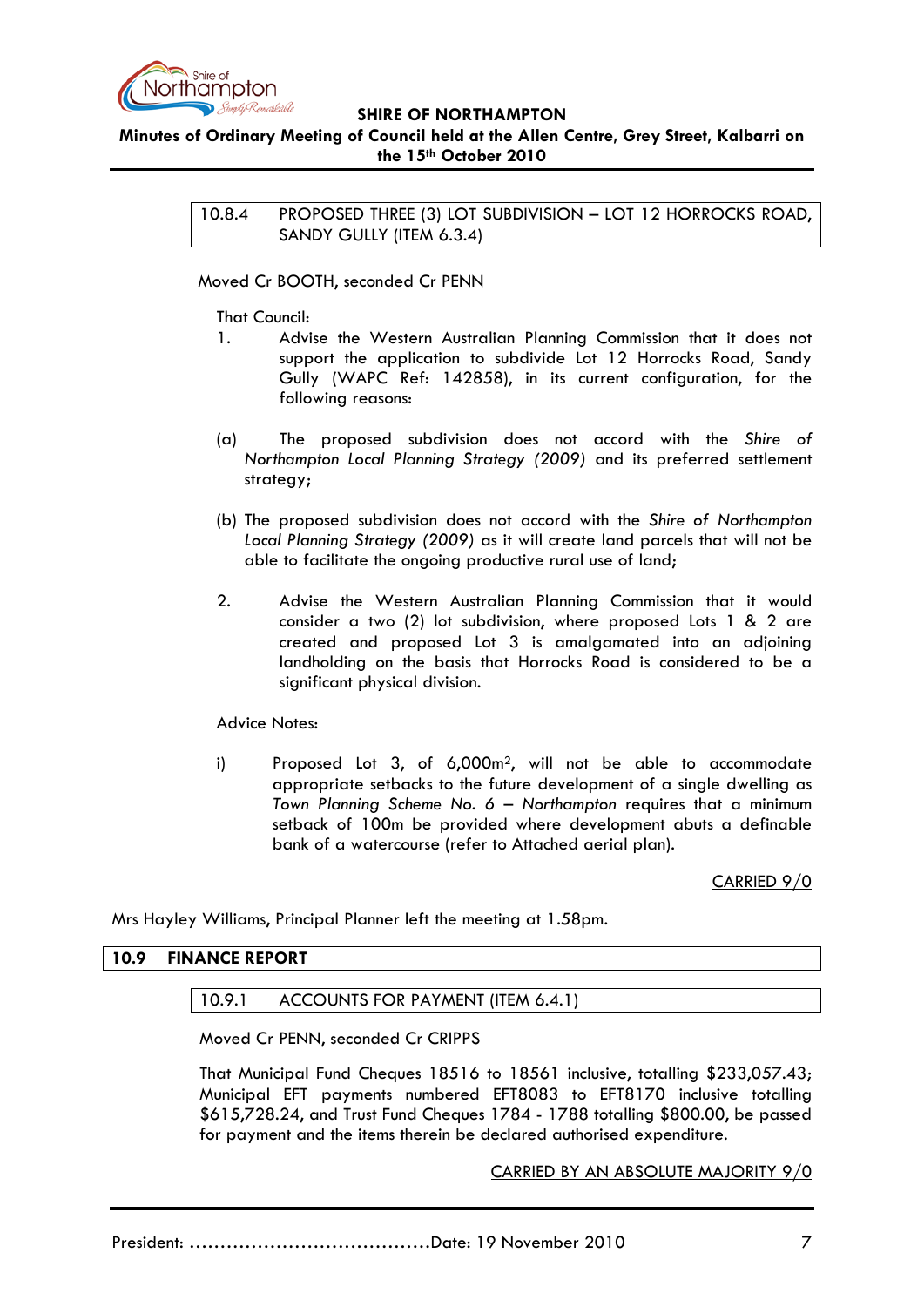

**Minutes of Ordinary Meeting of Council held at the Allen Centre, Grey Street, Kalbarri on the 15th October 2010**

10.9.2 MONTHLY FINANCIAL STATEMENTS (ITEM 6.4.2)

Moved Cr GLIDDON, seconded Cr BOOTH

That Council adopts the Monthly Financial Report for the period ending 30 September 2010 and notes any material variances greater than \$5,000

CARRIED 9/0

# **10.10 ADMINISTRATION & CORPORATE REPORT**

9.10.1 BINNU PUBLIC ABLUTION (ITEM 6.5.1)

Moved Cr BOOTH, seconded Cr PARKER

That Council accepts the quote of \$31,000 submitted by Wideglide Construction for the construction of a two pedestal ablution at Binnu.

CARRIED 9/0

#### 9.10.2 RESIDENCE – KALBARRI BASED DOCTOR (ITEM 6.5.2)

Moved Cr PARKER, seconded Cr BOOTH

That Council list for consideration in the 2011/2012 Budget to purchase a house for the second doctor in Kalbarri and in the mean time negotiates a rental subsidy with the Kalbarri doctor for the remainder of the 2010/2011 financial year and be approved as authorised expenditure.

#### CARRIED 7/2 BY ABSOLUTE MAJORITY

9.10.3 STRUCTURAL REFORM – REDUCTION IN ELECTED MEMBER NUMBERS (ITEM 6.5.3)

Moved Cr LEGGETT, seconded Cr GLIDDON

That Council resolve to reduce its Councillor numbers from 10 to 9 with 5 members in the Northampton Ward and 4 members in the Kalbarri Ward and that the Local Government Advisory Board be requested to determine this change as a minor matter in accordance with Section 5(b) of Schedule 2.2 of the Local Government Act based on that there are no ward boundary changes and the reduction of Councillor is only one in one ward.

CARRIED 9/0 BY ABSOLUTE MAJORITY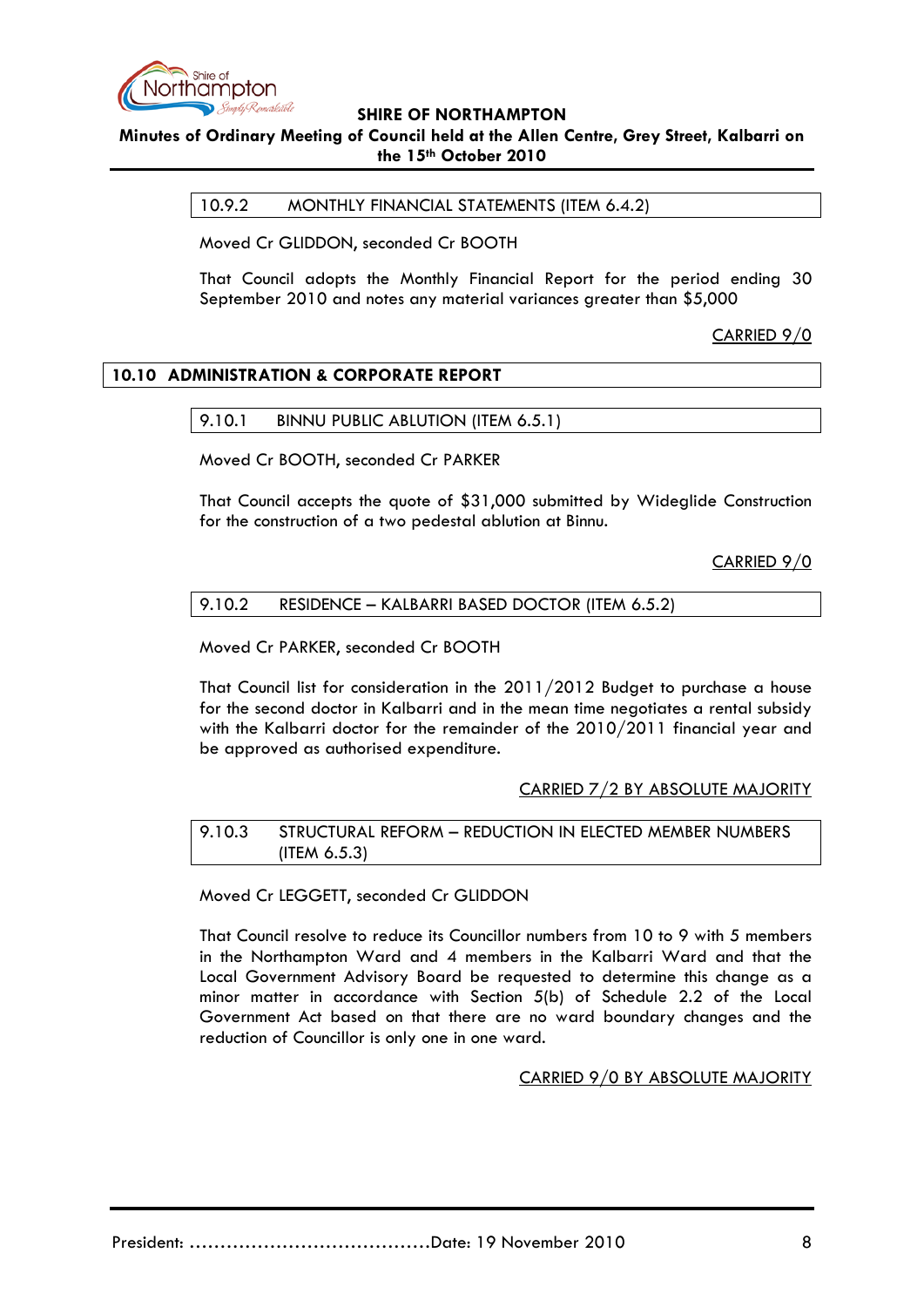

# **Minutes of Ordinary Meeting of Council held at the Allen Centre, Grey Street, Kalbarri on the 15th October 2010**

## 9.10.4 LYNTON HISTORIC SITE (ITEM 6.5.4)

Moved Cr LEGGETT, seconded Cr GLIDDON

That Council approve of the stabilisation and restoration works to the Lynton Hospital wall at a cost of \$3,000 with funds from the Housing and Building Reserve fund to be used should a grant application be unsuccessful in full or part.

#### CARRIED BY ABSOLUTE MAJORITY 9/0

9.10.5 ROAD TRAIN AND LONG VEHICLE USE – OGILVIE SCHOOL ROAD (ITEM 6.5.5)

Moved Cr CARSON, seconded Cr CRIPPS

That Council approve the use of road trains and long vehicles on the first 300m of the Ogilvie School Road to gain access to a grain sampling facility, subject to previously adopted conditions as stated below:

- 1. Truck combination not to exceed 80km/hr speed limit.
- 2. Truck combination not to be used on the road during wet weather periods.
- 3. Truck combination not to operate during school bus operating times on roads where school bus operates.
- 4. Obtaining the required approval from Main Roads WA and compliance to all conditions imposed by Main Roads WA.

CARRIED 9/0

9.10.6 NORTHAMPTON COMMUNITY CENTRE UPGRADE – GYMNASIUM (ITEM 6.5.6)

Moved Cr BOOTH, seconded Cr

That Council supports the location of the proposed gymnasium and playground at the northern end of the Northampton Community Centre as per attachment drawing 3.

CARRIED 9/0

#### AFTERNOON TEA ADJOURNMENT

Council adjourned for afternoon tea at 2.52pm and reconvened at 3.07pm with the following in attendance: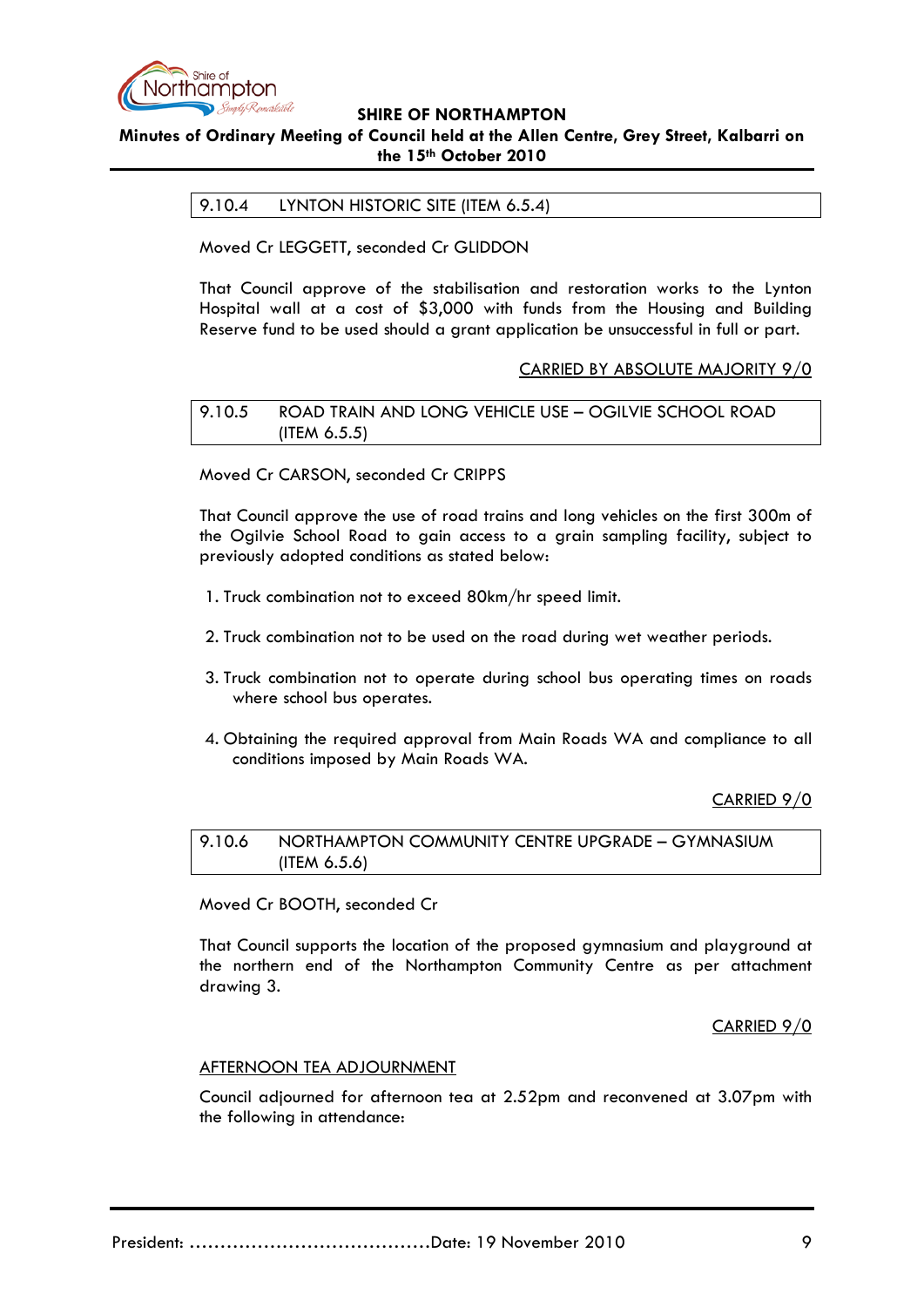

## **SHIRE OF NORTHAMPTON Minutes of Ordinary Meeting of Council held at the Allen Centre, Grey Street, Kalbarri on the 15th October 2010**

Cr G Wilson, Cr L Parker, Cr Carson, Cr Leggett, Cr Booth, Cr Gliddon, Cr Simkin, Cr Cripps, Cr Penn the Chief Executive Officer and the Deputy Chief Executive Officer, Mr Jamie Criddle.

# 9.10.7 LOCAL GOVERNMENT REFORM (ITEM 6.5.7)

Moved Cr SIMKIN, seconded Cr PARKER

That Council considers the WALGA recommendations and the CEO's comments on the recommendations of the Local Structural Report and provide direction to its WALGA Northern Zone voting delegates on each recommendation. Council's direction on the recommendations are as follows:

- R 1 Support CEO Comment although some support is given to WALGA it is considered that in areas of the state where structural reform should occur has not. If local government in WA is to reform for the better and local government itself cannot progress it then as in other states, the government needs to take the lead.
- R 2 Support *WALGA Comment*  The areas listed were the areas of the State named in the 2006 LGAB report. This recommendation should be opposed by the sector as it amounts to forced reform. The recommendation states options for targeted intervention including legislative amendments. Include CEO Comment – the only comment is that the Merredin area is not mentioned.
- R 3 WALGA *Comment* Again this recommendation came from the 2006 LGAB Report. It is suggested that this recommendation be opposed by the sector as the Minister during this reform process gave a commitment to not amend the Act on the issue of poll provisions. The poll provision section of the Act is seen as a safety net for local communities.
- R 4 *WALGA Comment* This recommendation is opposed as it would be giving responsibility for structural reform to a small panel and would not be seen as voluntary.
- R 8 Support CEO Comment Council has supported the reduction and considers this to be an individual Council position.
- R 5 Support *WALGA Comment* This recommendation would be supported if the funding support for capacity building was not just for those Local Governments who had resolved to consider an Amalgamation, Regional Transition Group or Regional Collaborative Group. Local Governments who resolve to stay in their current form can still be involved in reform initiatives and should receive support.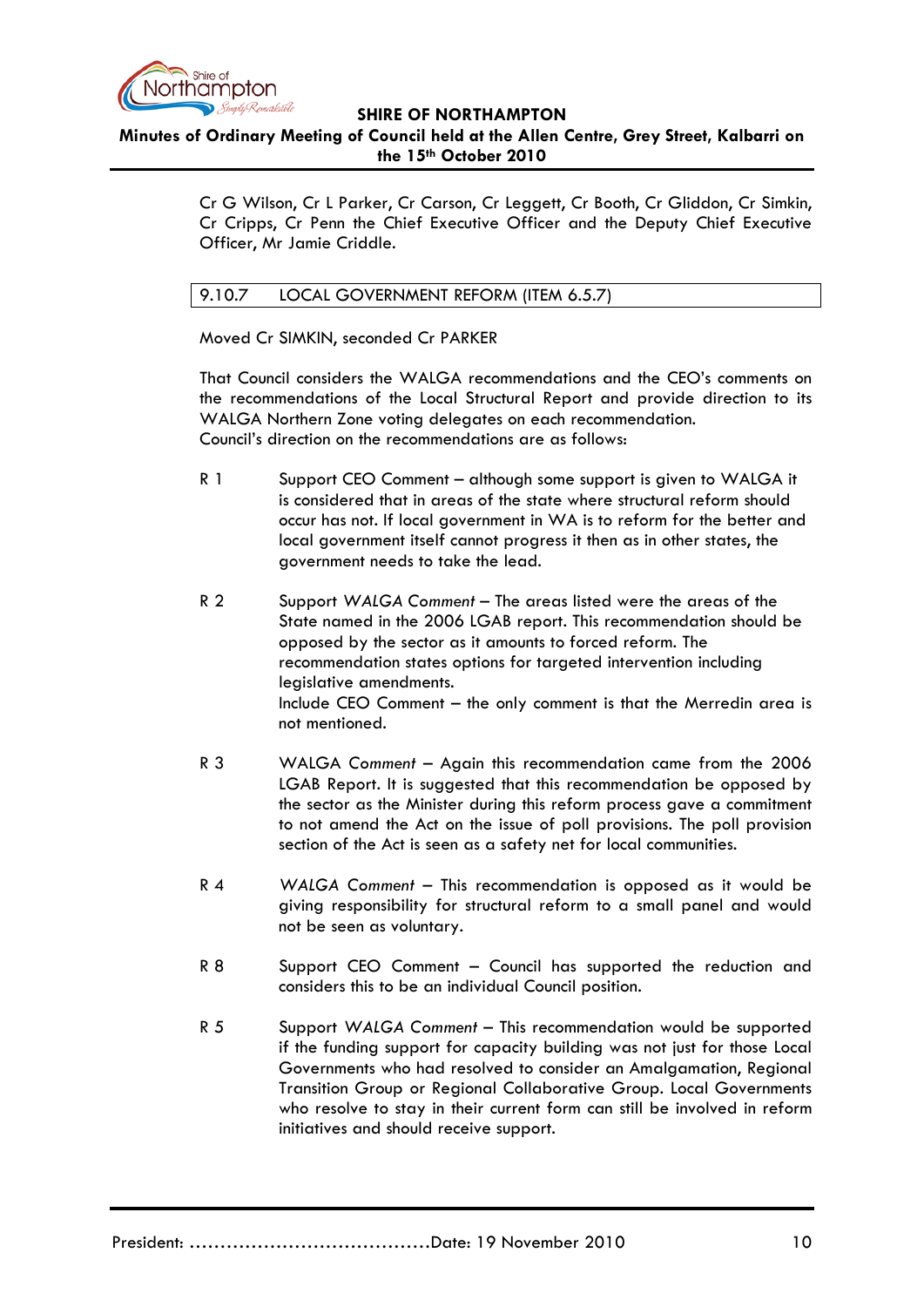

**SHIRE OF NORTHAMPTON Minutes of Ordinary Meeting of Council held at the Allen Centre, Grey Street, Kalbarri on the 15th October 2010**

- R 7 Support *WALGA Comment* This recommendation would be supported if it related to only those Communities where their Local Governments were considering an amalgamation or a Regional Transition Group.
- R18 Support *WALGA Comment* It is disappointing that the proposal for Regional Groups to form legal entities in the form of the subsidiary model has not been endorsed. However the recommendation does allow for this model to be further considered if the proposal under the Associations Incorporation Act is considered not viable.

CARRIED 9/0

#### 9.10.8 KALBARRI OVAL FENCE (ITEM 6.5.8)

Moved Cr GLIDDON, seconded Cr CRIPPS

That Council advise the Kalbarri Sport & Recreation committee that the fence around the oval is to stay at its original alignment with the goal posts at the eastern end to be shifted in 4 metres to achieve deeper pockets on the oval and be consistent with the Northampton oval measurements.

CARRIED 9/0

#### 9.10.9 CSRFF GRANT APPLICATIONS (ITEM 6.5.9)

Moved Cr CRIPPS, seconded Cr BOOTH

That Council:

- 1. Supports the application submitted by the Northampton Community Centre as priority 1 for the construction of a new gymnasium as part of the centres redevelopment and commits Councils third funding if successful of \$112,435.00.
- 2. Does not support the application submitted by the Northampton Bowling Club for the installation of one large synthetic bowling green at the current location as it feels the best option is to try and collocate the facilities at the Northampton Community Centre to better utilise the facilities and resources.
- 3. Meet with Northampton Bowling Club representatives to discuss their proposal and any future proposals with the following council representatives: Cr's Wilson, Parker, Cripps, Simkin and the CEO.

CARRIED 9/0

Cr Leggett declared an interest in item 6.5.10 Lot 21 Robinson Street Residential Subdivision as he owns the neighbouring property and therefore may incur a financial gain or loss and left the meeting at 3.41pm.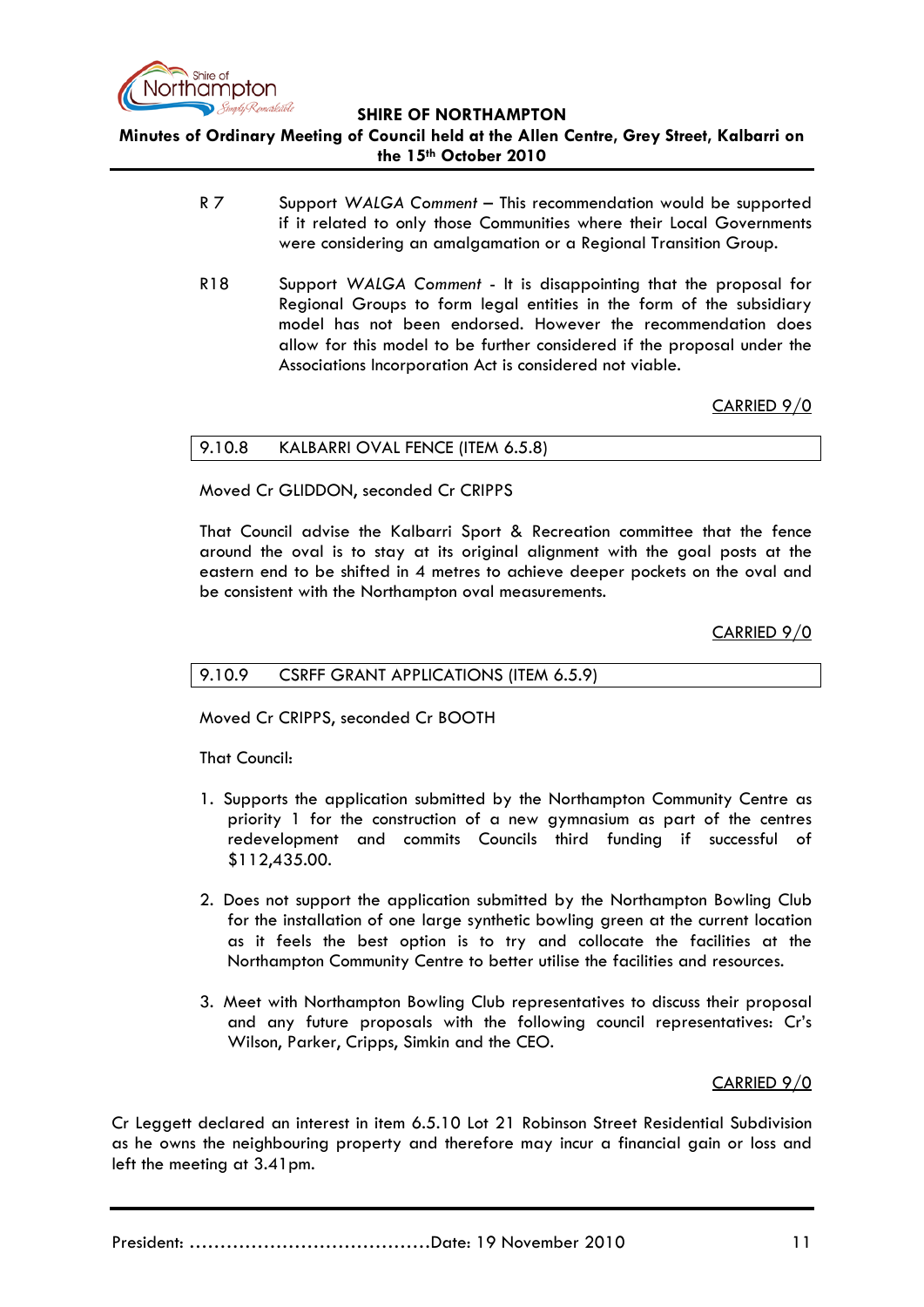

**Minutes of Ordinary Meeting of Council held at the Allen Centre, Grey Street, Kalbarri on the 15th October 2010**

Moved Cr GLIDDON, seconded Cr SIMKIN

That Cr Leggett be invited into the meeting for the discussion

CARRIED 8/0

Cr Leggett re-entered the meeting at 3.42pm.

## 9.10.10 LOT 21 ROBINSON STREET RESIDENTIAL SUBDIVISION (ITEM 6.5.10)

Moved Cr BOOTH, seconded Cr GLIDDON

That due to item 6.5.10 relating to contractual matters that Council proceeds "incamera".

CARRIED 9/0

Council proceeded "in-camera" at 3.43pm.

Moved Cr SIMKIN, seconded Cr GLIDDON

That Council no longer proceeds "in-camera".

CARRIED 9/0

Council ceased proceeding "in- camera" at 4.04pm.

Cr Leggett left the meeting at 4.04pm.

By a show of hands it was agreed that majority support was given to rescind the following motions.

Moved Cr BOOTH, seconded Cr SIMKIN

That Council:

1. Agrees to the directive from the Department of Local Government to rescind the following motions:

- (i) Minute 3.10.2 of the 15 May 2009 Council Meeting
- (ii) Minute 9.10.3 of the 18 September 2009 Council Meeting
- (iii) Minute 9.10.1 of the 17 September 2010 Council Meeting

2. Approve of the Business Plan as presented for the development of 8 residential lots on Lot 21 Robinson Street Northampton and advertise the plan seeking submissions as per the requirements of the Local Government Act 1995.

CARRIED 8/0

Cr Leggett re-entered the meeting at 4.06pm.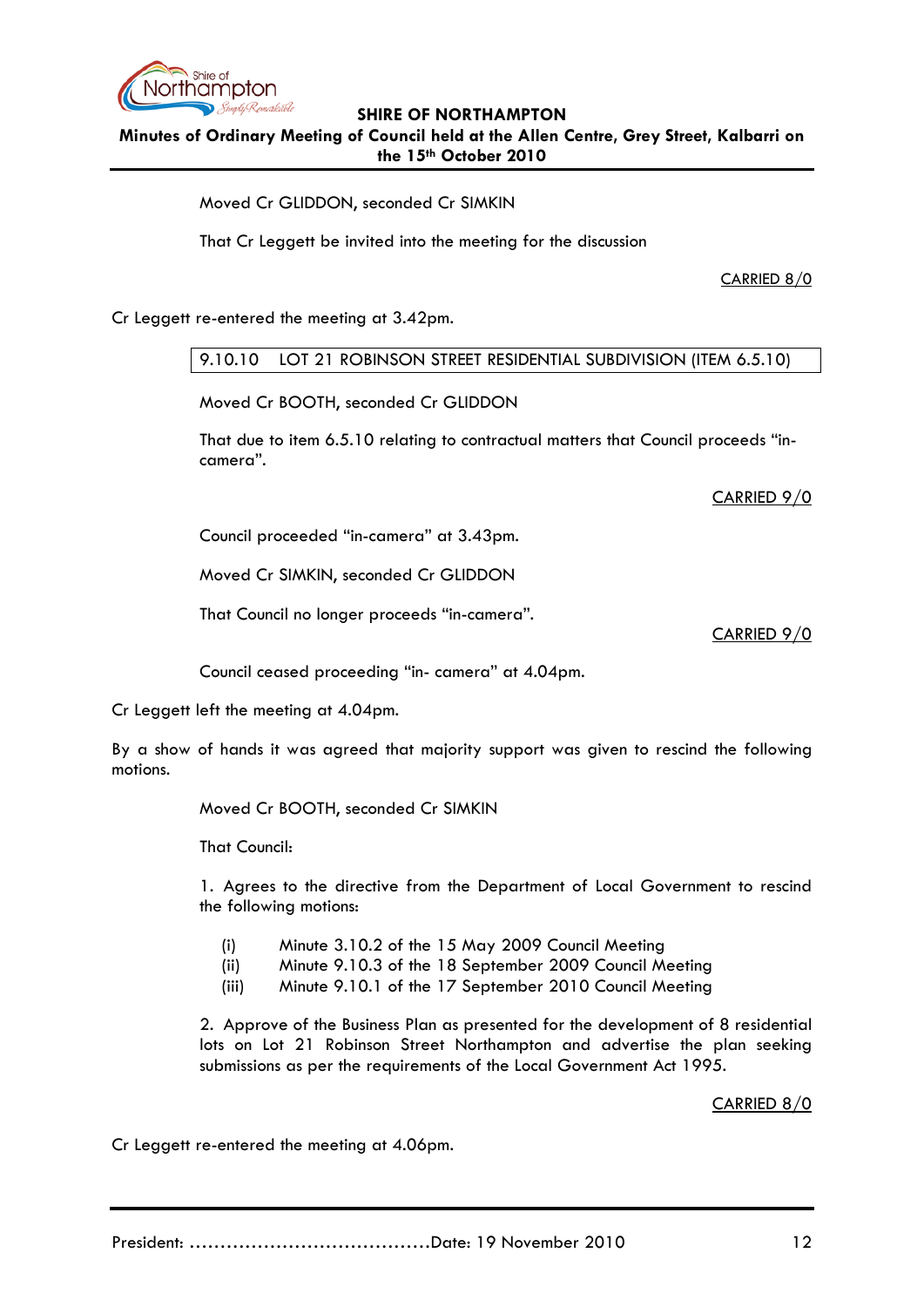

**Minutes of Ordinary Meeting of Council held at the Allen Centre, Grey Street, Kalbarri on the 15th October 2010**

9.10.11 PELICAN FEEDING AREA – SHADE SAIL (ITEM 6.5.11)

Moved Cr GLIDDON, seconded Cr CRIPPS

That Council advertises for public comment and notifies landowners within the immediate vicinity of the intent to install a shade sail at the pelican feeding area with all submission to be presented to the November 2010 meeting of Council.

CARRIED 9/0

## **10.11 PRESIDENTS REPORT**

Since the last Council meeting the President, Cr Wilson reported on his attendance at the following:

- WALGA Northern Zone teleconference.
- Binnu/Ajana Fire Brigade Presentation of Bob Cornell's National Medal for 55 years service to the Bush Fire Brigade.

## **10.12 DEPUTY PRESIDENTS REPORT**

Since the last Council meeting the Deputy President, Cr Parker reported on his attendance at the following:

• Kalbarri Development Association meeting.

#### **10.13 COUNCILLORS REPORT**

10.13.1 Cr LEGGETT

Since the last Council meeting Cr Leggett reported on his attendance to the following:

• Northampton Tourist Association meeting and advised that the Airing of the Quilts was a success and that they had received their Australian flag from Hon. Barry Haase and the group would now request the donation of a flag pole from the Shire.

#### 10.13.2 Cr CARSON

Since the last Council meeting Cr Carson reported on his attendance to the following:

Special meeting of Council to discuss the recent doctor issues.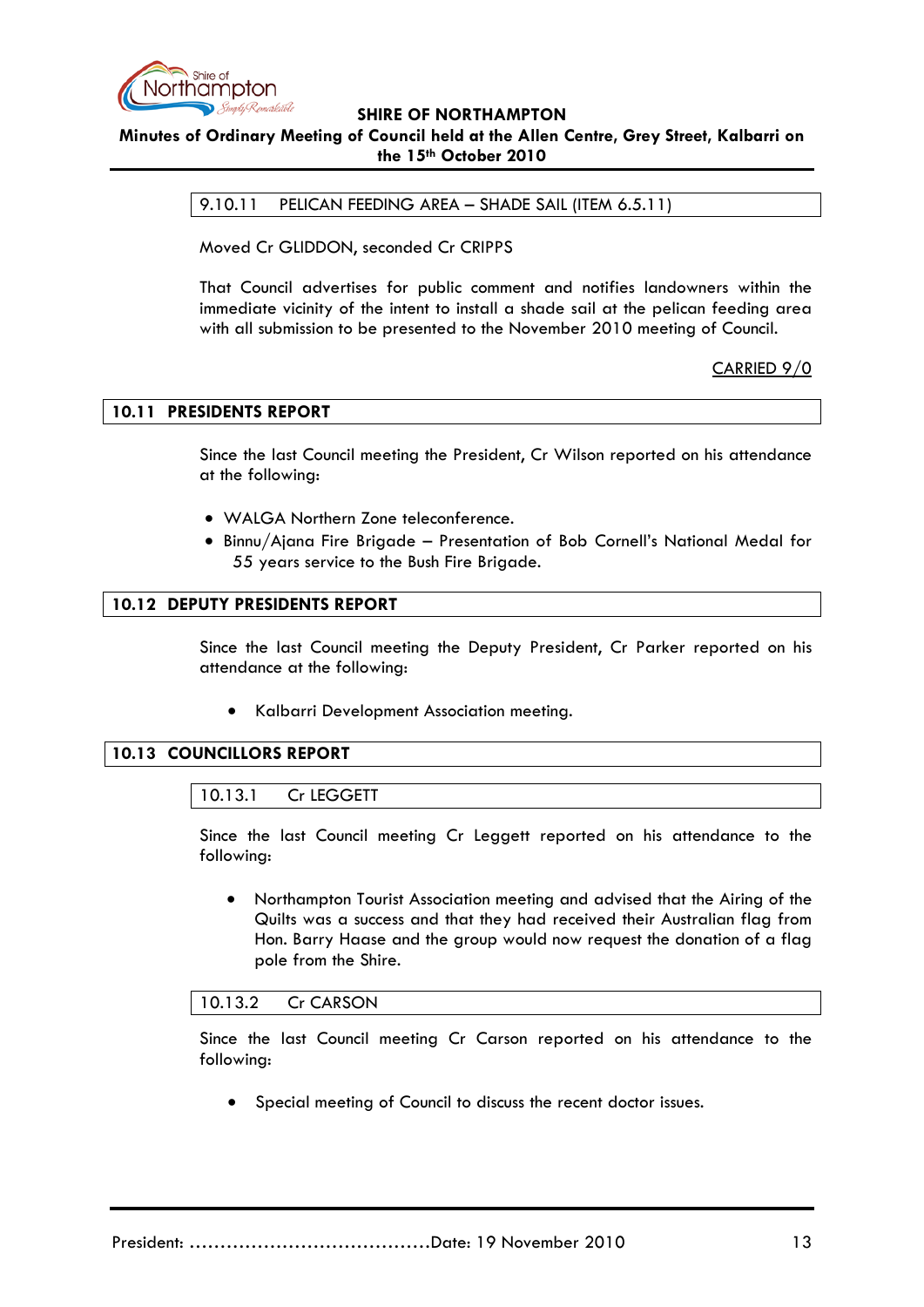

## **Minutes of Ordinary Meeting of Council held at the Allen Centre, Grey Street, Kalbarri on the 15th October 2010**

## 10.13.3 Cr BOOTH

Since the last Council meeting Cr Booth reported on her attendance to the following:

- Kalbarri Development Association meeting.
- Pelican Feeders meeting to discuss the shade sail proposal.

#### 10.13.4 Cr GLIDDON

Since the last Council meeting Cr Gliddon reported on her attendance to the following:

• Kalbarri Development Association meeting.

#### 10.13.5 Cr SIMKIN

Since the last Council meeting Cr Simkin reported on his attendance to the following:

• Spreading of the ashes of Mr. Cliff Perry, past Shire Clerk/CEO.

#### 10.13.6 Cr PENN

Since the last Council meeting Cr Penn reported on her attendance to the following:

• Announcement by Environment Minister Donna Faragher of \$5.8million to improve an 11km stretch of road in the National Park that brings more than 30,000 vehicles each year to spectacular locations along the Murchison River, such as the Z Bend and Nature's Window. In addition, a further \$700,000 will be spent on visitor infrastructure, primarily focusing on upgrading walk trails and installing bike racks in the park.

### 10.13.7 Cr CRIPPS

Since the last Council meeting Cr Cripps reported on his attendance to the following:

• Ogilvie East Road community gravel carting project.

#### **10.14 INFORMATION BULLETIN**

Noted.